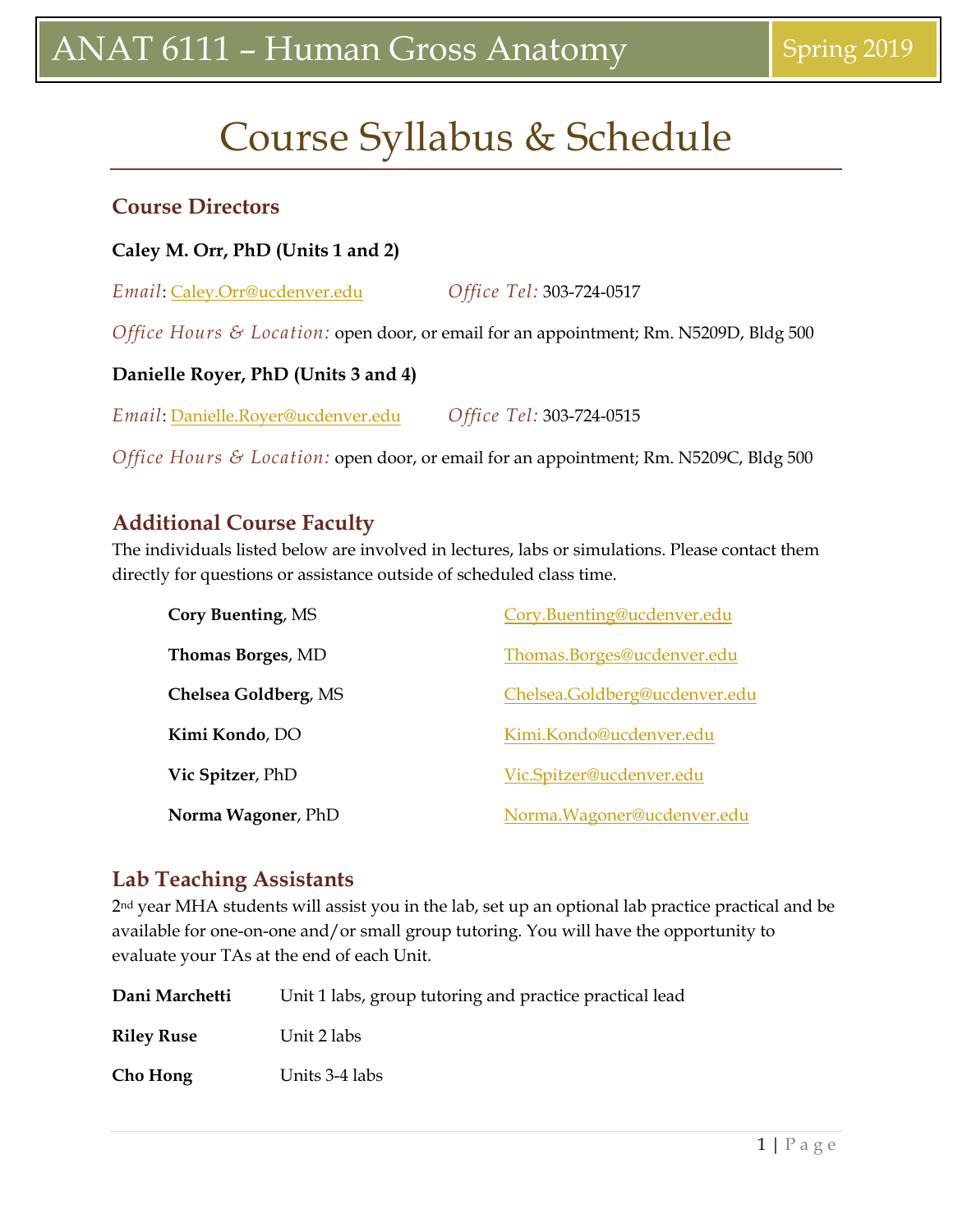## **Ultrasound Lab Teaching Assistants**

2nd year MHA students will assist you in the hands-on ultrasound labs, supervised and assisted by Cory Buenting and Dr. Royer.

**Christine Castillo McKenzie Hackmaster**

#### **One-on-One Tutor**

Cory Buenting will be available for one-on-one assistance (lab and/or lecture) for students with a demonstrated need. Please discuss this option with the course directors. You will be encouraged to work with a Cory or TA if you do not meet the an exam minimum passing score

### **Student Educators**

Four 2nd year MHA students will each deliver a lecture and a review session as part of the ANAT 6490 – Advance Teaching Experience in Gross Anatomy elective. They are supervised by the course director and other faculty in developing their contributions to this course. You will be asked to evaluate each student educator, as part of their professional development. Thank you in advance for providing detailed, thoughtful, constructive feedback to your peers.

### **Location**

*Lecture, US Lab*: Anschutz Medical Campus; see listings in Canvas

*Lab:* South + South-Central Gross Labs, Ed 1 Bldg, 5th floor (badge access required)

## **Credits:**

This is an 8 credit hour course, with lecture and lab components. Successful completion of ANAT 6111 fulfills a core requirement of the MS Modern Human Anatomy program.

## **Course Description**

The Human Gross Anatomy course examines the form and function of the human body at a macroscopic level. Detailed systems-based and regional anatomy lectures are complemented by introductory lectures on comparative anatomy and medical imaging. Labs provide the opportunity to dissect a complete cadaver, as well as hands-on sessions with ultrasound and select procedural simulators.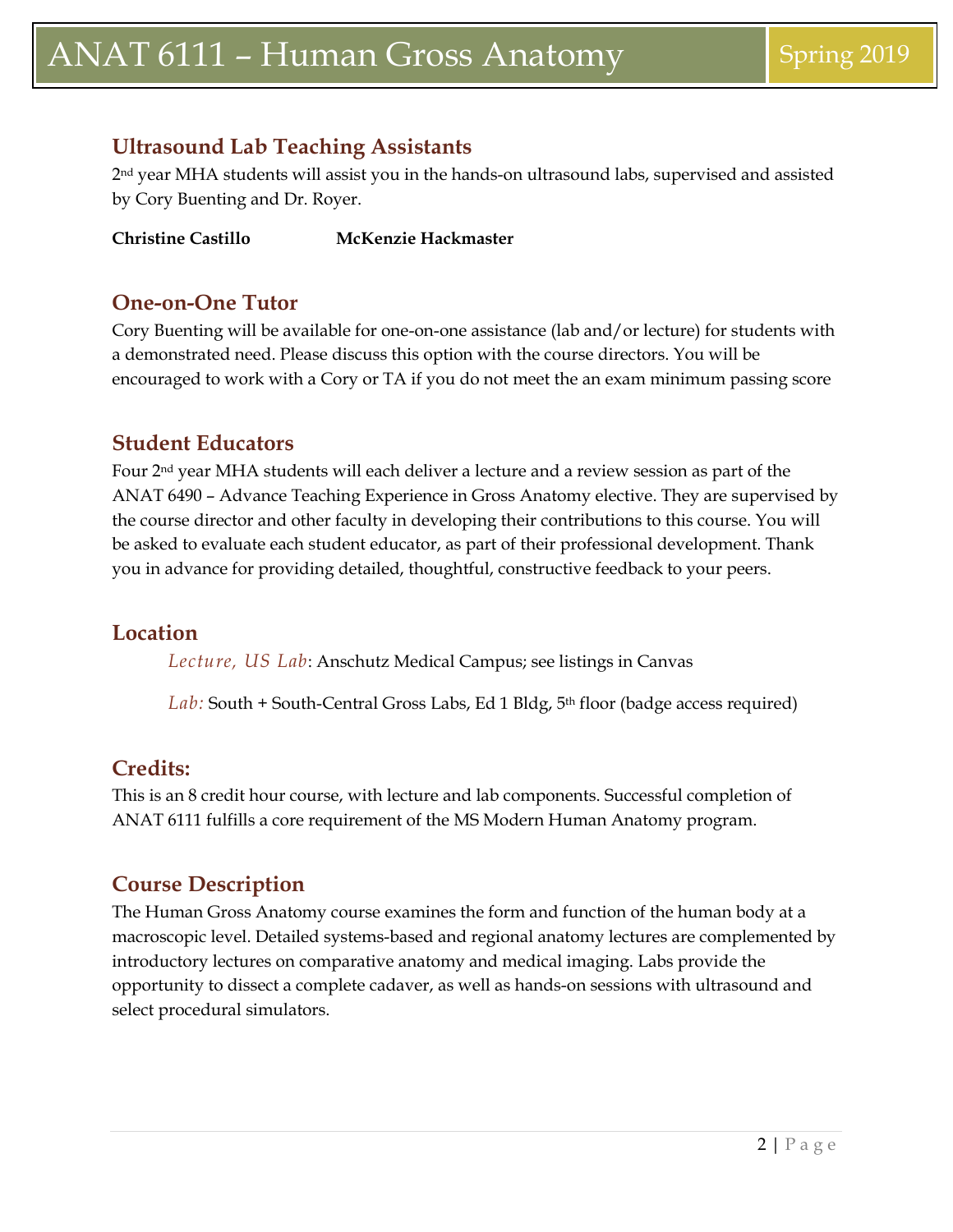## **Prerequisites and Enrollment Restrictions**

Students must be enrolled in the Masters of Science in Modern Human Anatomy program, or have special permission from the course director.

### **Learning Management System**

All course materials and announcements will be posted on Canvas; it is your responsibility to monitor your Canvas notifications.

## **Course Organization & Learning Strategies**

The course is divided into 4 Units, each of which covers specific anatomical regions and introduces the major systems of the human body. Learning strategies include didactic lectures, imaging workshops, and hands-on dissection labs, ultrasound sessions, and procedural simulators.

#### **Unit I: Back & Upper Limb**

Anatomical Terms; Intro to Musculoskeletal, Circulatory & Nervous Systems

Regional Anatomy of the Back and Upper Limb

#### **Unit II: Head & Neck**

Intro to Central Nervous System and Cranial Nerves

Regional Anatomy of the Head and Neck

#### **Unit III: Thorax & Abdomen**

Intro to Respiratory, Cardiovascular, and Digestive Systems

Regional Anatomy of the Thorax and Abdomen

#### **Unit III: Pelvis & Lower Limb**

Intro to Urogenital and Reproductive Systems

Regional Anatomy of the Pelvis, Perineum, and Lower Limb

While the anatomical regions are distinct between Units, most of the systems have a good deal of overlap between Units. For example, you will be introduced to fundamental concepts about the musculoskeletal system in Unit I, but we will also cover muscles and bones in Units II-IV. This means that you will be required to build upon concepts from a previous unit.

You are expected to attend all classroom lectures, and actively participate in all cadaver dissections and hands-on ultrasound sessions. Specific learning objectives will be provided for each session, and an MHA Structure List will be provided for each lab to help guide your study.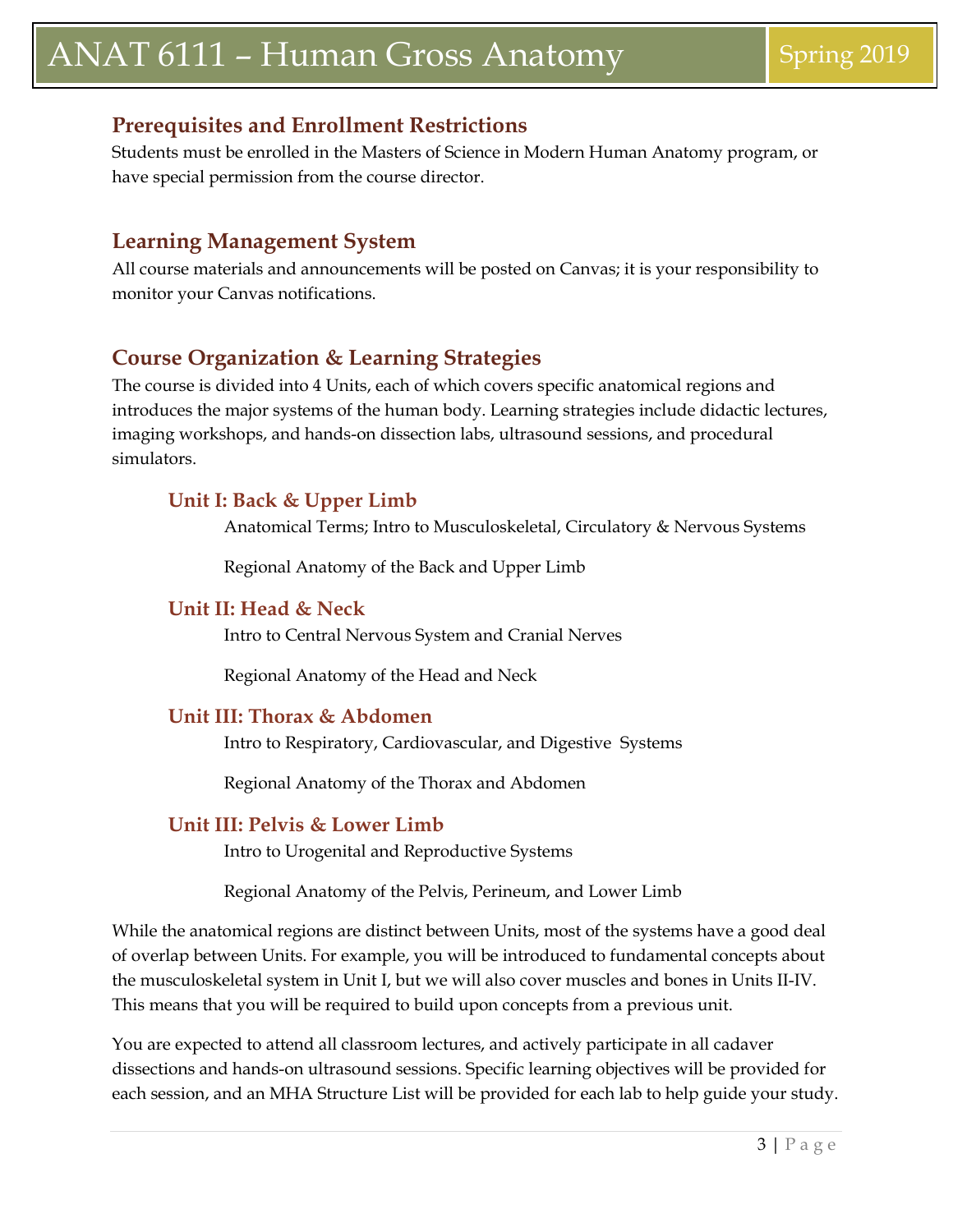These materials will be posted on Canvas. It is your responsibility to come to class prepared for the day's activity.

## **Educational Goals & Learning Objectives**

By the end of the course, you will be able to

- Employ appropriate anatomical terminology
- Describe the form and basic function of major systems in the human body:
	- o Musculoskeletal system
	- o Circulatory system
	- o Nervous system
	- o Respiratory system
	- o Digestive system
	- o Urogenital system
	- o Reproductive system
- Identify (name and locate) major skeletal, muscular, vascular, and nervous structures in the following anatomical regions:
	- o Back
	- o Upper Limb
	- o Head
	- o Neck
	- o Thorax
	- o Abdomen
	- o Pelvis & Perineum
	- o Lower Limb
- Describe anatomical relationships between the major skeletal, muscular, vascular, and nervous structures in the anatomical regions listed above
- Use common medical imaging modalities to view and differentiate major anatomical structures and relationships
- Perform live ultrasound scans to view and differentiate major anatomical structures and relationships

Specific learning objectives will be provided for each classroom session, and a Structure List will be provided for each lab to help guide your study. These materials will be posted on Canvas.

#### **Schedule**

Class begins **Tuesday, January 22nd 2019** and ends with the Final Exam on **Monday, May 13th 2019**. A detailed schedule is provided in this syllabus and posted on Canvas; *please pay close attention to the Canvas Calendar, as meeting days, times, and locations may change*.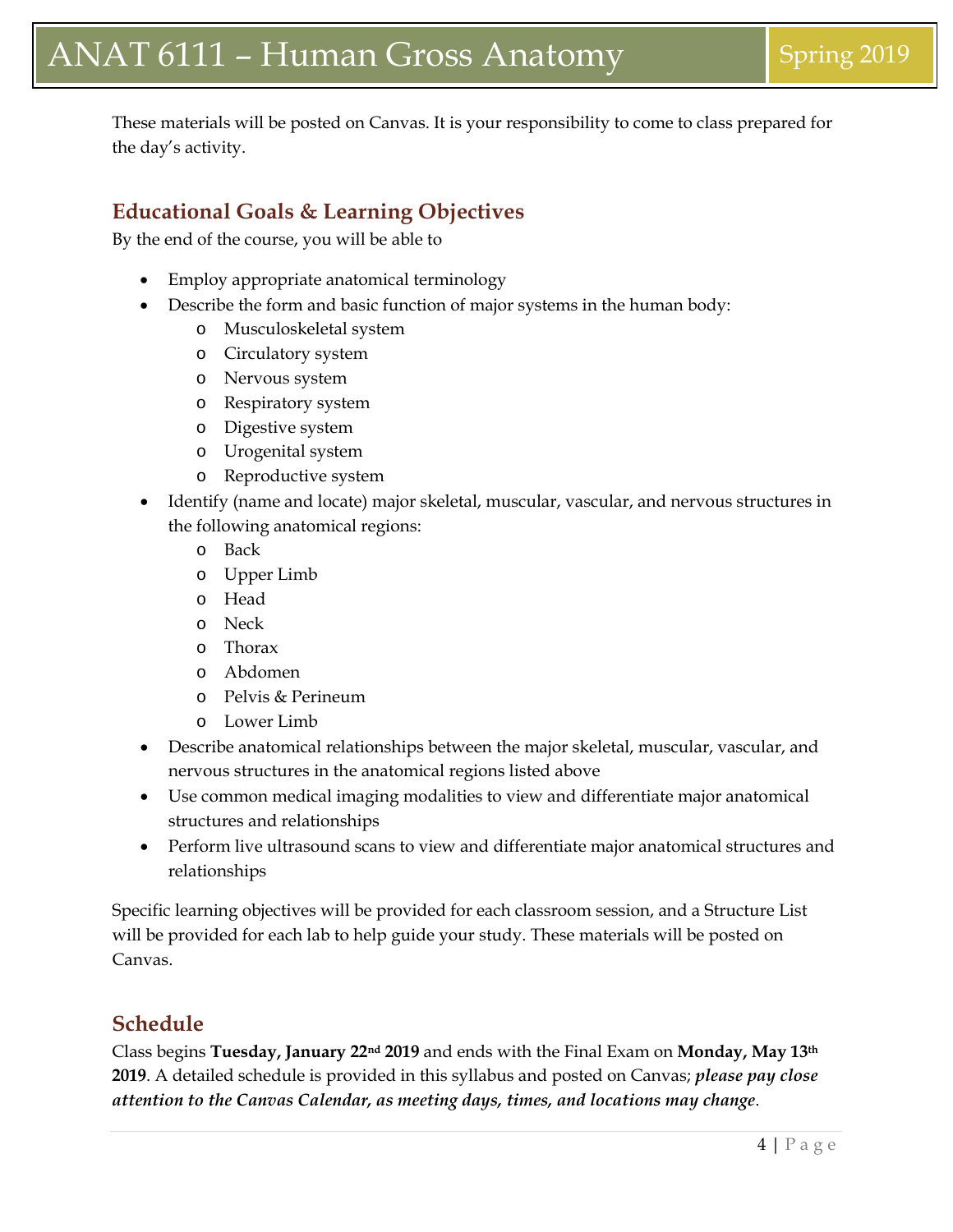## **Attendance & Preparation**

Dissection and ultrasound lab attendance is mandatory, other sessions are optional but strongly recommended. Please notify the course director and your table members if you have a valid absence from lab. Repeated absences may be discussed with your program leadership.

For dissection, students are assigned to a specific table, each with its own cadaver; table assignments re final (see last page). All students are responsible for reading the Cadaver Dissection Guide (plus supplementary pages) in advance of each respective lab, and ensuring that each dissection exercise is fully completed, even if this means additional time outside of designed lab time. You are responsible for identifying all structures listed in the MHA Structure List for each Unit, even if you did not identify or preserve a structure at your table. You will be tested on all cadavers in the lab, including the prosection cadaver. Please be ready to begin lab promptly at 1pm.

You are expected to undertake appropriate prior preparation for each classroom, and actively participate during each session. Some sessions will utilize an interactive team-based format or flipped classroom approach. You will be notified of these sessions and the required preparatory work ahead of time via Canvas Announcements.

## **Required & Recommended Course Materials**

Please ensure that you have all the required materials no later than the first week of class.

Locker space is provided adjacent to the gross lab; please bring your own lock. You may leave items in the lab next to your assigned table; however, you do so at your own risk. The lab is a communal space.

## **Textbooks & Dissection Guides Required**

#### **1. Visible Human Dissector Pro (with Cadaver Dissection Guide) Free!**

The CDG and VHD are available on all lab computers. Dr. Spitzer will provide this program free for use on your personal computer; look for an access code in your email in January. To report problems with VHD, or request a new access code, contact TOLTech Support [\(support@toltech.net\)](mailto:support@toltech.net) and notify them that you are in a course at CU-AMC.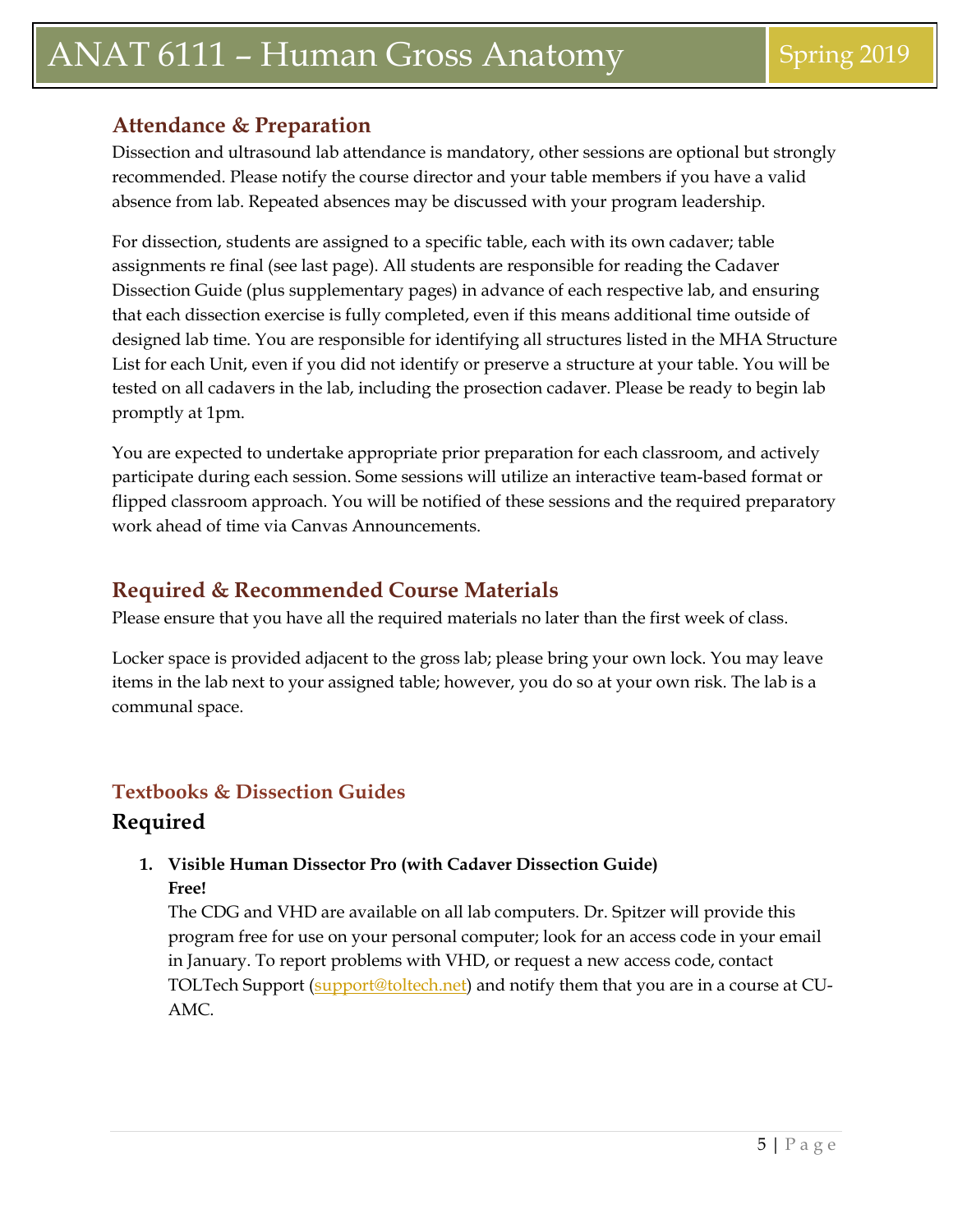### **Optional** (recommended to supplement lecture)**:**

#### **1. Essential Clinical Anatomy 5th Edition** (2015) Moore, Agur and Dalley (editors)

#### **List price \$77.99; Rent on Amazon for \$14.99 for spring semester.**

Look on Amazon and other retailers for discounts or gently used copies. Limited copies of the book are available at the CU-AMC Bookstore. Earlier editions are acceptable, but please note that course reference materials will be keyed to the 5th edition.

#### **2. A regional anatomy atlas**

**One of:** Thieme Atlas of Anatomy, Grant's Atlas of Anatomy, Netter's Atlas of Human Anatomy, Rohen's Color Atlas of Anatomy

Any edition is suitable. Exclusively systems-based atlases are not recommended for our dissection-based course. The Course Director, MHA program, and AMC-Health Sciences library have copies available to help you determine which style fits you best. A good anatomy atlas will be an excellent resource to have throughout your studies and career. The lab has a copy of the Thieme Atlas of Anatomy and Grant's Atlas of Anatomy for each table.

#### **Dissection Instruments**

Used instruments will be available to you for **FREE** during the first week of class, including the Lab Orientation on day 1. Each lab group will be provided with new scissors and scalpel blades. There are also a selection of used sturdy, puncture-proof (hard-top) containers available to hold your group instruments.

**Required:** approximately 3-4 of each item below per dissection group, on-hand for each lab

- **Puncture-proof container for instruments** (1 per table at least)
- **Scalpel handles** (stainless steel #3 and #4 handles are recommended)
- **Scalpel blades** (approx. 2 blades per lab) **Be Sure Blades Fit Your Handles!**  (e.g., #10 blades fit #3 handle; #20-22 blades fit #4 handle)
- **Forceps** (get a mix of sizes and tips: tissue/rat-toothed, blunt with serrated tips)
- **Hemostats** aka locking forceps
- **Scissors** (get a mix of large, rounded tips; Iris, small sharp scissor with pointed tips)
- **Blunt probe** (aka Mall probe; this is not the same as a pin or teasing needle!)
- **Puncture-proof (hard top) container for tools** (1 per table minimum)

**Optional:** Additional specialized dissection tools, dental cleaning tools and/or wax molding tools are also useful for cadaver dissection. If you plan to use these, please procure your own.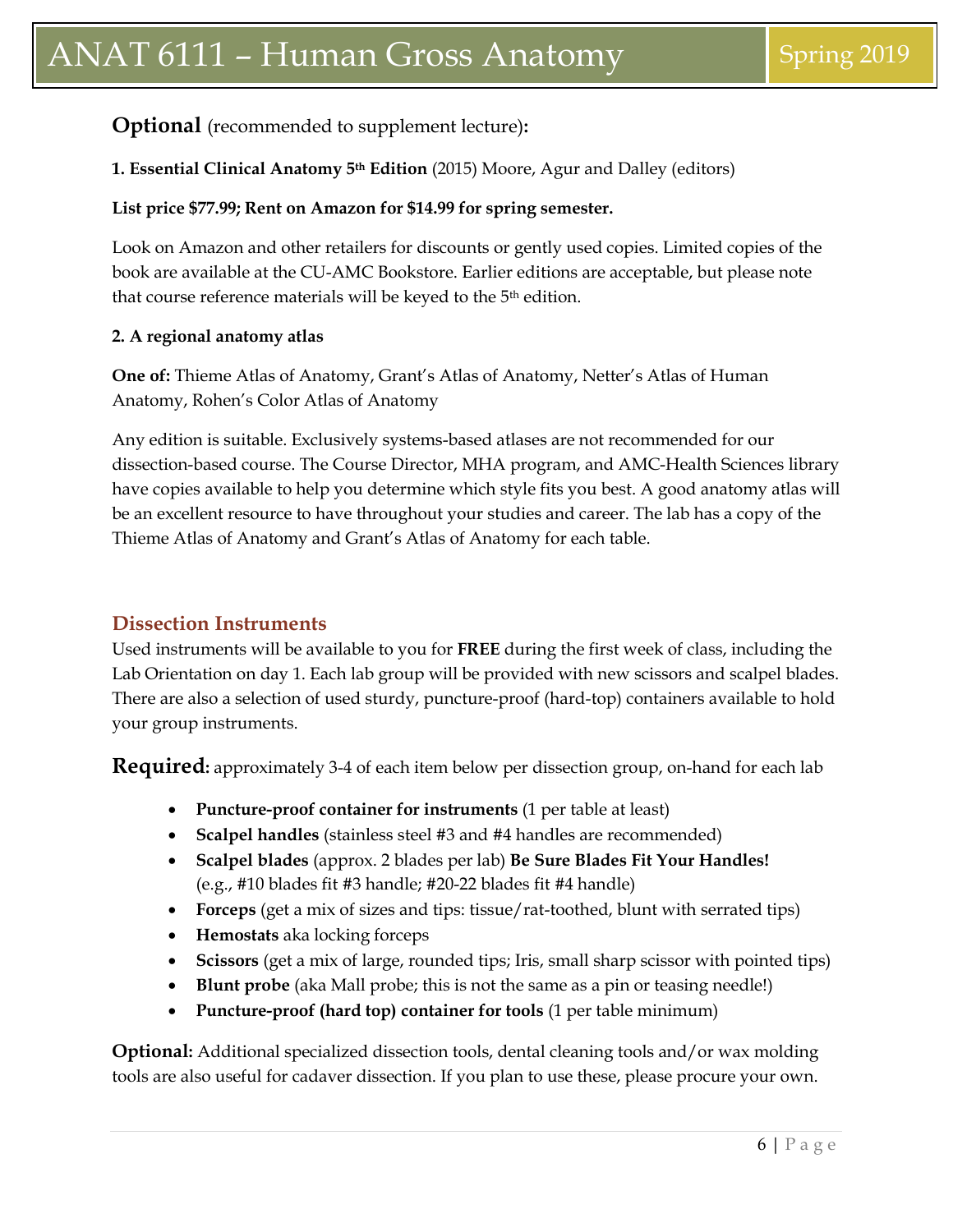**If you want to buy your own instruments**: The AMC Bookstore sells dissection kits, but it may be more cost-effective to shop around online. You can purchase a pre-made kit, or put together your own. Pre-made kits often have items we don't use (e.g., pipet, teasing needle, plastic ruler). I encourage you to gather used instruments at the end of the semester, and donate them to the new incoming class. Below are some purchasing options; feel free to flex your Google muscles and find the best deal! [Carolina Company](http://www.carolina.com/lab-supplies-and-equipment/10216.ct) [Dr. Instruments](https://www.drinstruments.com/) [Mopec](http://www.mopec.com/category/1/dissecting_instruments/?gclid=CM65oIGmisICFQQSMwodbxMAFQ) [Amazon](http://www.amazon.com/s/ref=nb_sb_ss_c_0_10?url=search-alias%3Dindustrial&field-keywords=dissection+kit&sprefix=dissection%2Caps%2C280)

## **Laboratory Personal Protective Equipment Required**

- **Disposable gloves** (latex or nitrile; do not re-use, **you are responsible for procuring your own gloves**)
- **Close-toed shoes**
- **Scrubs or other comfortable clothes** (occupational health and safety regulations require *dedicated* lab clothing; do not wear lab clothes outside anatomy floor).
- **Protective eyewear** when using electric saws (provided for you)
- **Surgical (dust) mask** when using electric saw (provided for you)

**Optional:** Plastic apron, plastic forearm sleeve**,** surgical gown or lab coat

**You should consider buying gloves in bulk and sharing the cost with classmates.**

#### **Additional Optional Educational Resources**

Numerous instructional materials and review sessions have been developed to help you succeed in the course. Each will be posted on Canvas and announced as appropriate.

Using the resources or attending the sessions outlined below is optional:

- Videos for lab orientation and dissection techniques
- VHD image portfolio project (1 per Unit, for extra credit)
- Interactive Osteology Self-Study Modules (1 per Unit), to use in conjunction with the bone room and osteology structure ID list as you review bony anatomy
- #FindItFriday, team-based learning anatomical structure and relationship review sessions using VHD cross-sections (2 per Unit)
- Active Learning Review Sessions (1 per Unit), led by MHA student educators (topics tbd)
- Lab practice practical (1 per Unit), organized by the lab TAs
- Peer teaching lab reviews (1 per Unit), organized by the lab TAs
- Open ultrasound scan time (after 2nd US lab on each ultrasound lab day)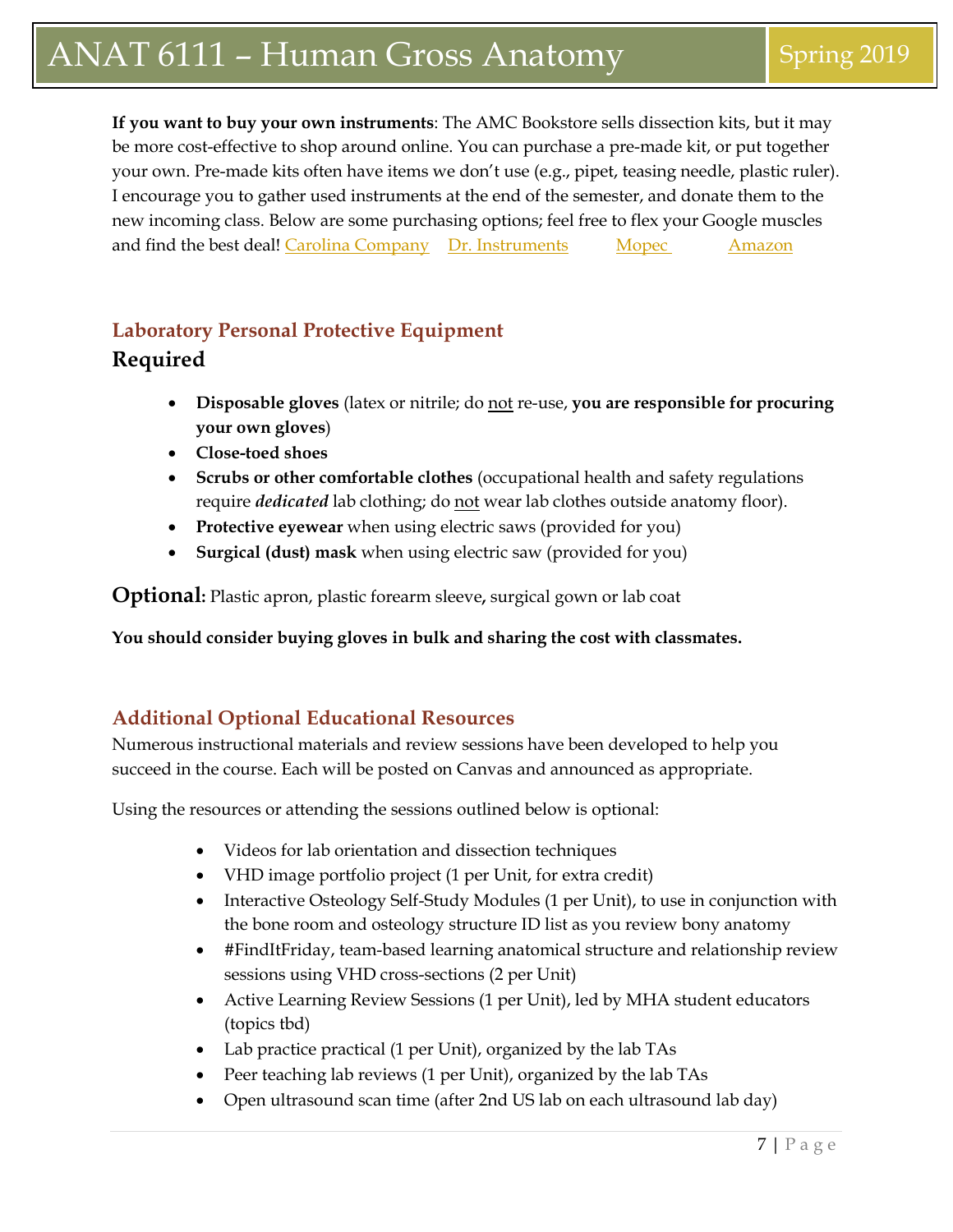## **Grading Policy**

Student progress in the course is assessed based on 1 written exam, 1 lab practical exam, and 1 dissection quiz per Unit. The final grade contribution of each assessment is outlined below:

| Assessment                      | <b>Final Grade</b><br>Contribution<br>(0/0) |
|---------------------------------|---------------------------------------------|
| <b>Written Exams</b>            |                                             |
| Unit I                          | 14                                          |
| Unit II                         | 14                                          |
| Unit III                        | 14                                          |
| Unit IV                         | 14                                          |
| <b>Lab Practical Exams</b>      |                                             |
| Unit I                          | 10                                          |
| Unit II                         | 10                                          |
| Unit III                        | 10                                          |
| Unit IV                         | 10                                          |
| <b>Group Dissection Quizzes</b> |                                             |
| Unit I                          | 1                                           |
| Unit II                         | 1                                           |
| Unit III                        | 1                                           |
| Unit IV                         | 1                                           |
|                                 | 100%<br><b>TOTAL</b>                        |

| Written Exams (56%); Practical Exams (40%); Group Dissection Quizzes (4%) |  |  |
|---------------------------------------------------------------------------|--|--|
|                                                                           |  |  |

## **Final Grade**

At the end of the course, a final letter grade will be assigned according to the MHA program scale. As per program policy, a minimum grade of B- is required for successful completion of the course.

| 93-100%                                   |  |
|-------------------------------------------|--|
| $90 - 92\%$<br>A-<br>70-72%<br>$C_{\tau}$ |  |
| B+<br>87-89%<br>67-69%<br>$D+$            |  |
| B.<br>83-86%<br>63-66<br>$\mathbf{D}$     |  |
| B-<br>80-82%<br>$60 - 62$<br>$D-$         |  |
| $C+$<br>59% and below<br>77-79%<br>F      |  |

### **Assessments**

The honor code is in effect, and cheating will not be tolerated. It is an academic violation to discuss assessments with others in the class who have not yet taken their assessment, or while the assessment is in progress. Use of external resources during exams and quizzes is not permitted. It is an academic violation to copy or share the exam in any way. **Do Not Cheat.**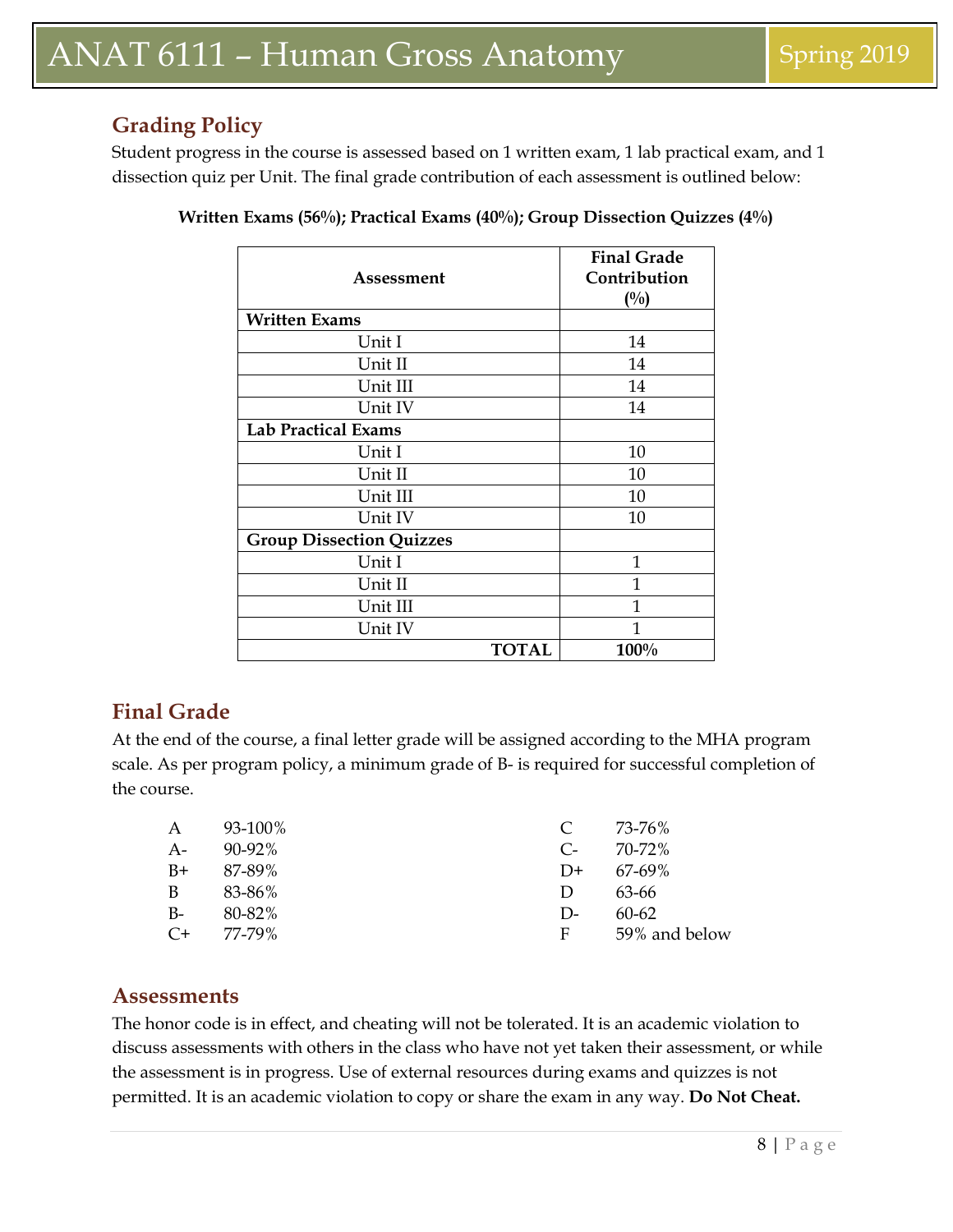#### *Unit Written Exams*

Each written exam consists of multiple choice questions and fill-in-the blank blood flow questions administered in Canvas. You will have 2.5hrs to complete the exam in a proctored computer classroom. Written exams are not cumulative; however, note that some concepts do build on each other as the class progresses.

You may use a blank sheet of paper during the exam and a blank grid paper; any such papers must be turned in at the end of the exam.

For each Unit, practice written quizzes will be available on Canvas to help you prepare and simulate an electronic assessment. Practice questions are similar in style, level of detail and difficulty to the written exam. It is an academic violation to copy or share the exam or practice tests in any way. TA review sessions will be available to review quiz questions, and you may seek help of course faculty with practice questions.

#### *Unit Lab Practical Exams*

Lab practical exam consists of up to 45 fill-in-the-blank questions. You will have 1 minute per question. The majority of the lab practical consists of identify questions based on structures tagged on a cadaver, prosection, bone, model, cross-section, or radiological imaging including ultrasound; a subset of questions may be second order (e.g., what is the nerve supply to the tagged muscle?).

You will not have the opportunity to revisit a station after your allotted time, nor can you touch the specimens during the exam. Each structure listed on the Cadaver Structure List and Osteology List for that Unit may be assessed; lab practicals are not cumulative. Cell phones, electronics, and ear buds are not permitted in the lab exam. You may draw or sketch in the margins of your answer sheet, but only during the time limit of the exam.

Answers will be posted at each station in the lab immediately after the completion of the exam, to give you the chance to review the exam. In addition, the practical key will be posted for a limited time and your answer sheet will be returned to you.

#### *Group Dissection Quizzes*

Each dissection table will take the dissection quiz together, during the specific time. The group will have up to 20 minutes to answer 10 identification questions from the Cadaver Structure ID List. Each ID will be scored as follows: correct identification (1pt), structure intact (0.5pt), structure well cleaned (0.5pt).

#### *Exam Review*

You can review your exam in Canvas after the grade is posted for a limited period of time (to be announced at each exam). During this time, please discuss any perceived errors in your grade with the Course Director. Modifications to grades will not be discussed beyond this timeframe. You may not keep your written exam, or a copy of the exam. It is an academic violation to copy or share the exam in any way.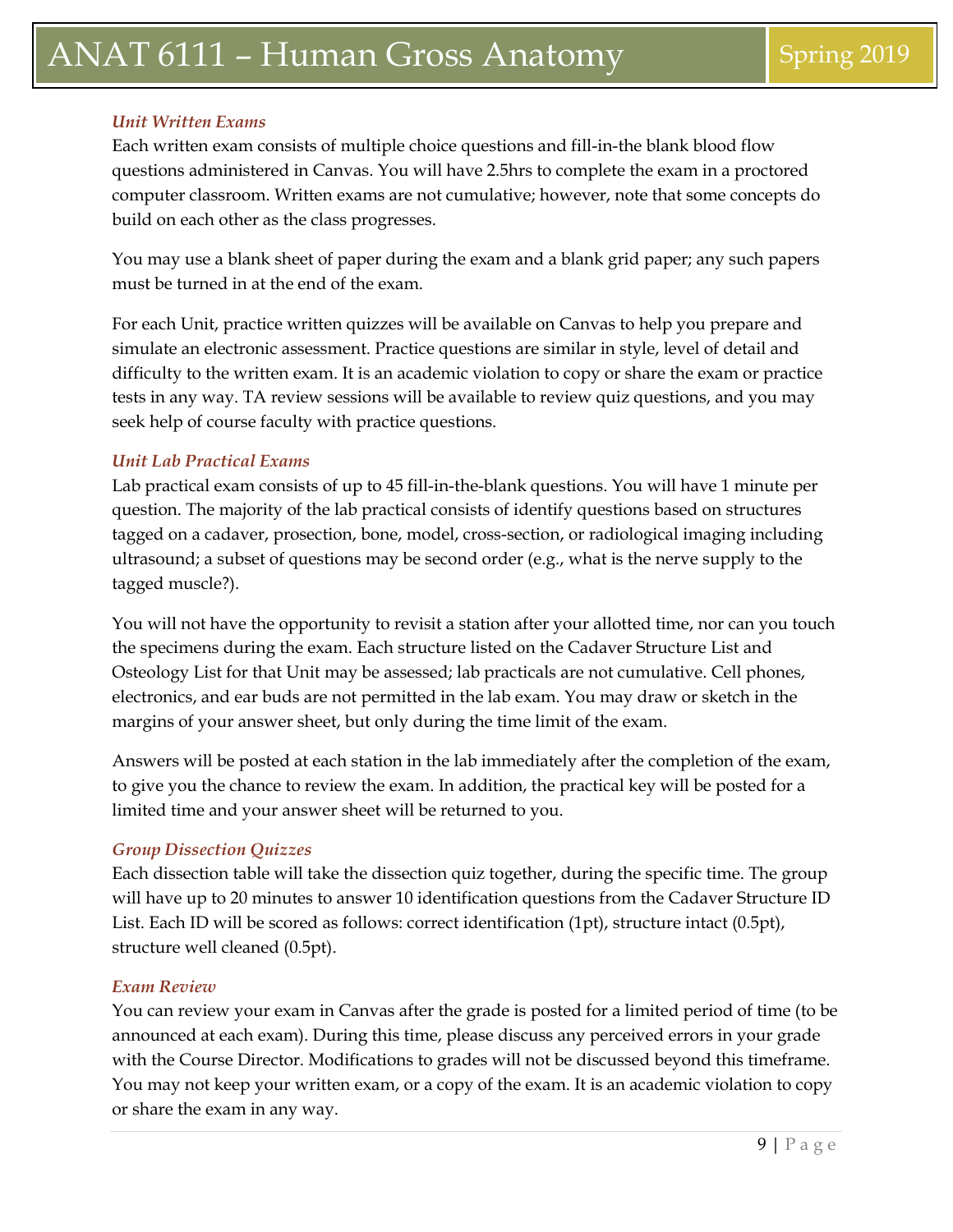#### *Extra Credit*

You have the opportunity to complete an image-based VHD mini portfolio project in each unit. Satisfactory completion of each project will earn 1 extra point on the Written Exam for that Unit. More details will be available during the VHD Interactive Demo in Unit 1.

There is no remediation or alternative scheduling for the extra credit opportunities listed above.

#### **Make-Up Exams**

No make-up exams will be offered for students who fail to show up for one of the scheduled exams, or who perform poorly. No make-up lab practical exams will be given under any circumstances.

In the case of a severe illness, funeral of a close family member, personal life event or unplanned catastrophic event (as defined by University rules), a make-up written exam may be scheduled with the Course Director. The exam will be scheduled as soon as realistically possible at a time that is mutually agreed upon by the Course Director and student. The Course Director will provide advanced notice of the make-up exam format. If you also missed a lab practical exam, the other lab exams will be weighted accordingly to compensate.

### **Student Responsibilities:**

As adult learners, you are expected to take responsibility of your own education by engaging in active learning, peer teaching and problem-solving activities, as well as helping to create a suitable atmosphere for learning. To this end, it is your responsibility to:

- Arrive on time. If you are late, please enter quietly and take care to minimize disturbing your classmates. If you are late, please wait until a break to ask content related questions – this is in case the same question may have already been discussed before your arrival.
- Silence cell phones. If you must take an urgent call, please step outside of the classroom quietly. Cell phones are NOT permitted during the lab or written exam.
- Adhere to the lab policies outlined during the Lab Orientation, both during and outside of regular class time.
- Read the textbook/lab instructions or view an assigned module BEFORE each session; lecture and lab should not be your first exposure to the day's content.
- Ensure each dissection exercise is completed in full. You and your tablemates may need to spend additional time in the cadaver lab to catch up on dissection, if you have fallen behind.
- Review structures on all the cadavers on your own time. Ideally, this lab review will happen frequently in each Unit; you should not wait until the end of a Unit to begin your lab review.
- When necessary, seek help immediately and frequently. The lab faculty and TAs may be available for reviews outside of assigned lab time; request and set up a meeting time.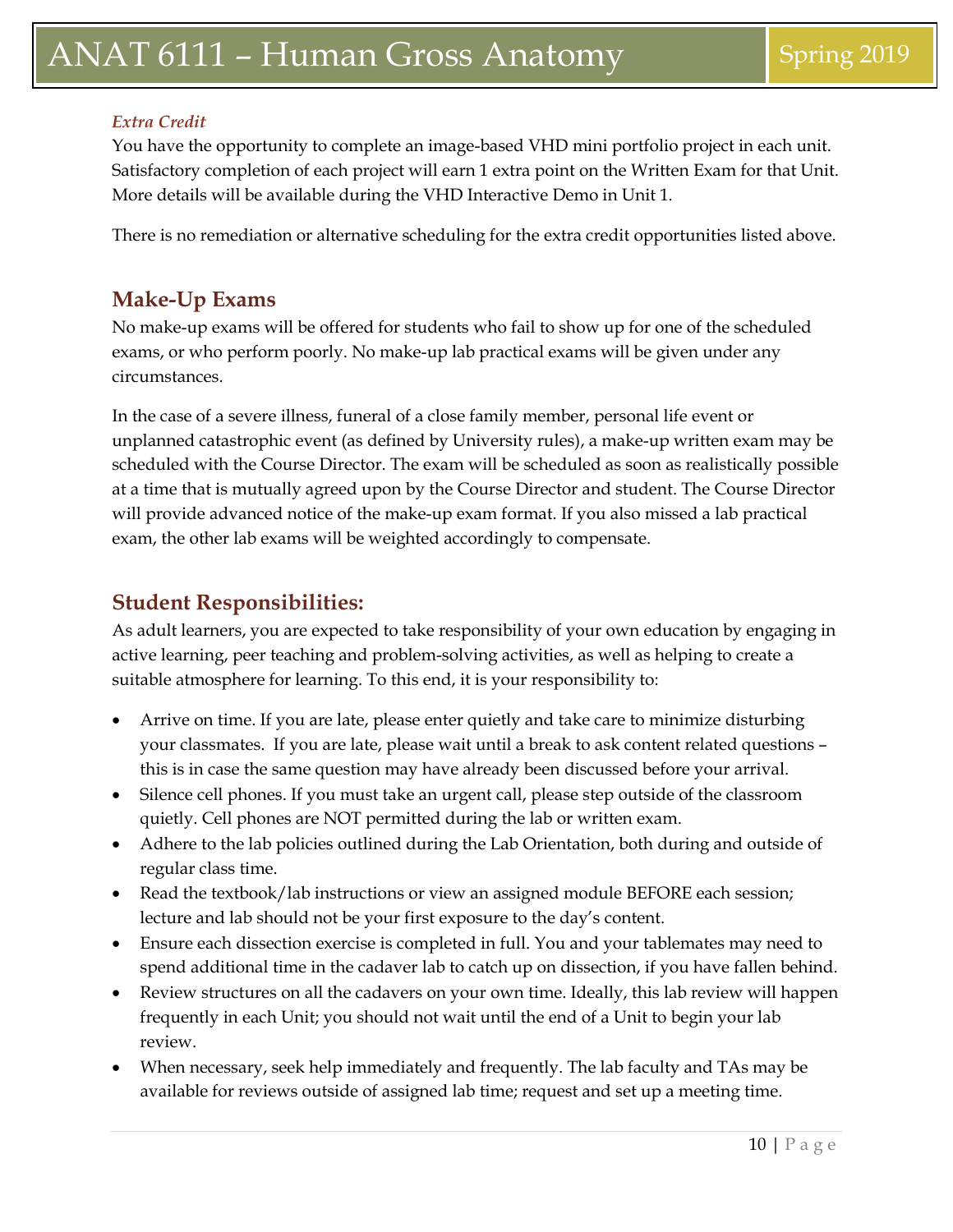• Provide constructive feedback on the course. An optional informal survey will be open to you each week, in addition to the mandatory end-of-course evaluation.

## **Devices in Class**

There is research which suggests that writing notes by hand on paper helps you learn and retain the material better. However, if you have a need or a preference for using a laptop/tablet in class, you may do so. Please avoid doing things that aren't related to the class, and be respectful of those around you.

### **Code of Conduct Policy & Professionalism**

Students are expected to abide by the Graduate School's Student Academic Honor & Conduct Code, as well as policies outlined in the MHA Student Handbook. Students are expected to act in a professional manner. Academic dishonesty, including cheating and sharing exam details will not be tolerated.

#### *Anatomical Donors & CO State Anatomical Board*

You will be working closely with human cadavers provided by the Anatomical Board of the State of Colorado. It is a privilege to work and learn with human donors. To honor this privilege, you must treat all cadavers and donated remains with respect, dignity and decorum. You are expected to adhere to the lab rules and guidelines outlined during the Lab Orientation, and attend the Donor Memorial Ceremony held in the spring.

**If a relative or friend of yours has made an anatomical gift donation to the Anatomical Board of the State of Colorado within the last 2 years, please notify the Course Director as soon as possible so that we may pre-screen the class specimens.** 

## **Religious Holiday Accommodations**

It is your responsibility to notify the Course Director by the end of the 2nd week of the semester if you anticipate a conflict between your observance of religious holiday(s) and the requirements for this course.

## **Disability Services**

Students with documented disabilities should inform the Course Director as soon as possible. It is the student's responsibility to work with the Office of Disability Resources and Services to provide a letter specifying the necessary accommodations to the course director as soon as possible. The contact information for the Office of Disability Resources and Services is as follows: Sherry Holden [\(sherry.holden@ucdenver.edu\)](mailto:sherry.holden@ucdenver.edu), Selim Ozi (selim.ozi@ucdenver.edu)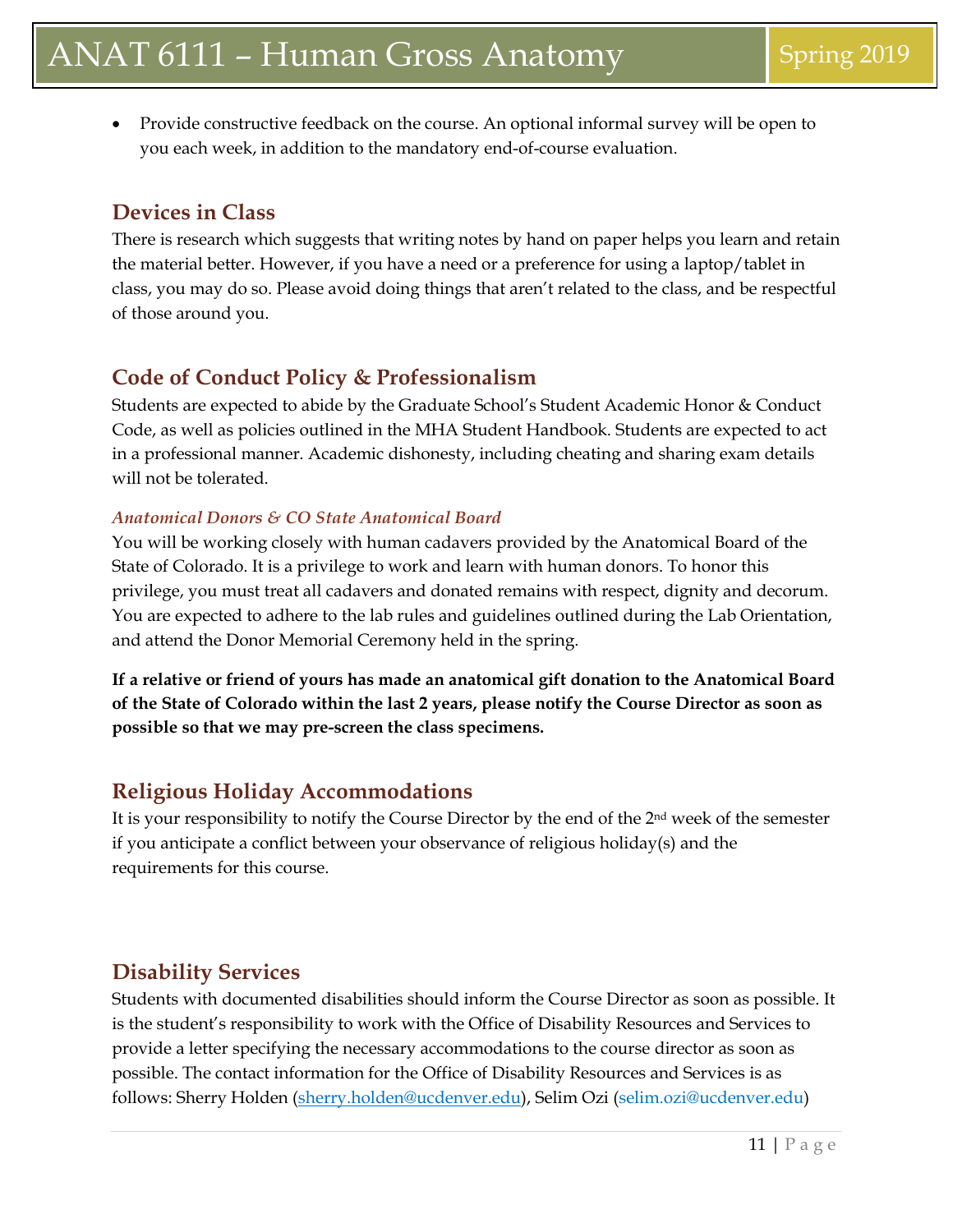## **Incomplete Policy**

Incomplete (I) grades are not granted for low academic performance. To be eligible for an "I" grade, you must:

- 1) Successfully complete a minimum of 75% of the course
- 2) Have special circumstances beyond your control that prevents you from attending class and/or completing coursework. Note that verification of special circumstances is required.
- 3) Make arrangements to complete missing coursework with the original instructor
- 4) If the missing coursework is not completed within 1 year from the end of the semester in which the original course was scheduled, the "I" grade will convert to an "F" grade on your official transcript.

## **Withdrawal Policy**

The deadline for which a student may withdraw from a course is approximately one month before the finals week (**April 22nd for Spring 2019**). Withdrawal from the course after the Add/Drop date specified by the Graduate School will result in no tuition refund and "W" will appear in the transcript.

## **Resolution of Conflicts**

Good faith efforts will be made by students, faculty, and program and university administration to settle all appeals, complaints and grievances on an informal basis. Such efforts include conferences between the persons directly involved and others who may help solve the problems. Formal conflict resolution policies are detailed in the policies and procedures of the Graduate School, University of Colorado Denver.

## **Weekly Schedule & Topic Outline** (see next page and Canvas)

Sessions start promptly at the top of the hour. Lectures are 50 mins long; a 10 mins break will be provided in between consecutive lecture hours. Classroom listings will be posted in Canvas. Optional class activities are included on the schedule. *Schedule and room changes may occur; you are advised to check the Canvas calendar and Announcements for changes.*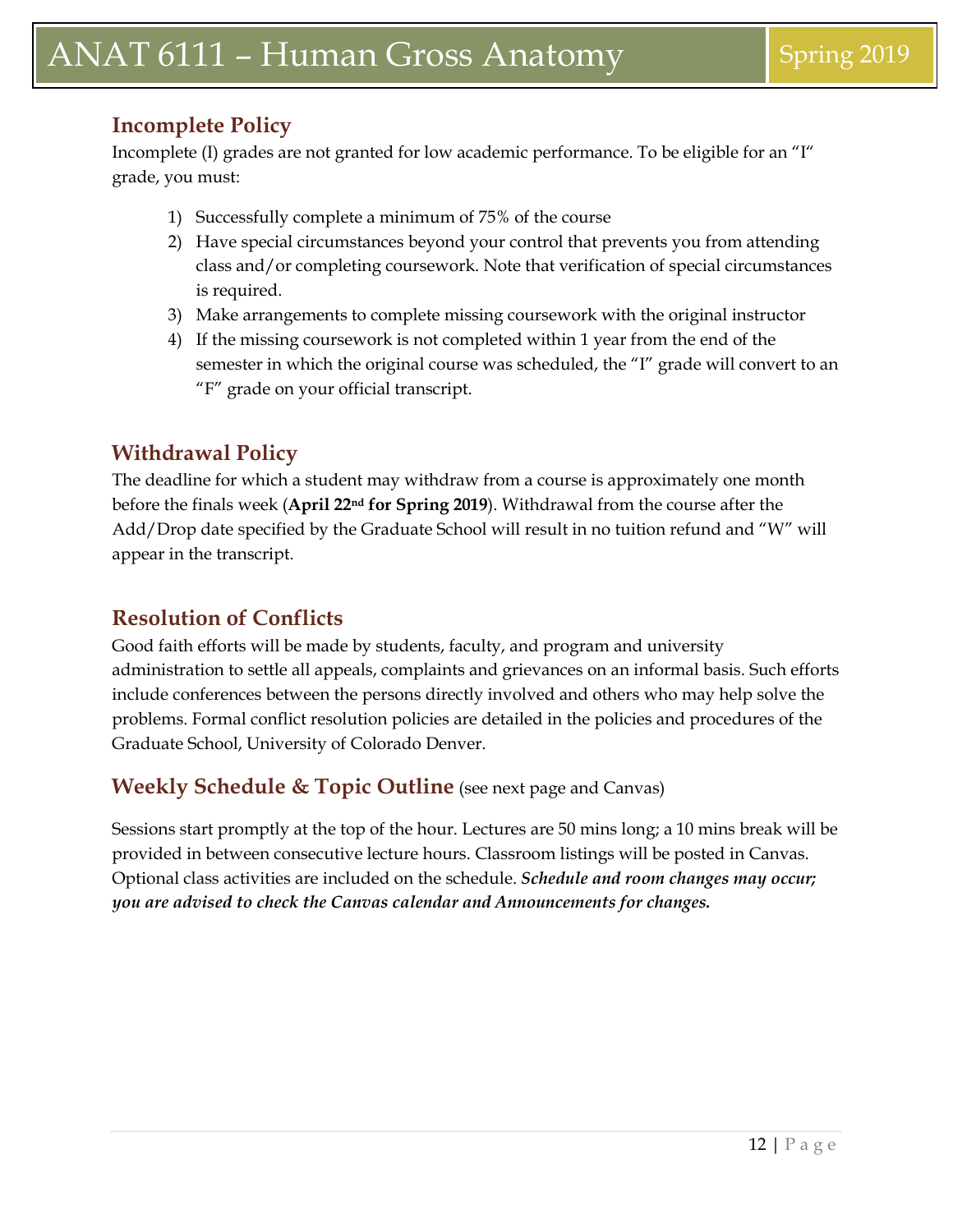### **Schedule Key**: Gross Anatomy Classroom Session (*italics = optional session*);

Radiology Lecture; Cadaver Lab; US Lab; Quiz & Exam

| Week                | Day                 | <b>Start</b>                                  | End  | <b>Session</b>                                                     | Faculty        |  |
|---------------------|---------------------|-----------------------------------------------|------|--------------------------------------------------------------------|----------------|--|
| $\mathbf M$<br>1/21 |                     | Martin Luther King Jr. Day Holiday - No Class |      |                                                                    |                |  |
|                     | ${\bf T}$           | 1pm                                           | 3pm  | Course Orientation & Strategies for Success                        | Orr &<br>Royer |  |
|                     | 1/22                | 3pm                                           | 5pm  | Lab & Anatomical Gift Orientation,<br>Visit to Lab (no dissection) | Orr            |  |
|                     | W<br>1/23           | 1pm                                           | 3pm  | Intro to Terminology & Systems,<br>Vertebral Column & Spinal Cord  | Orr            |  |
| $21$ -Jan           |                     | 1pm                                           | 2pm  | <b>Back</b>                                                        | Orr            |  |
|                     | Th<br>1/24          | 2pm                                           | 3pm  | Intro: Circulatory System Flipped<br>Classroom                     | Royer          |  |
|                     |                     | 3pm                                           | 4pm  | Intro to Radiology                                                 | Kondo          |  |
|                     | F<br>1/25           | 1pm                                           | 5pm  | Lab 1: Back & Vertebral Column                                     | Lab            |  |
|                     | M                   | 1pm                                           | 4pm  | Shoulder,<br>Pectoral Region & Brachial Plexus                     | Orr            |  |
|                     | 1/28                | 4pm                                           | 5pm  | <b>VHD</b> Interactive Demo                                        | Spitzer        |  |
|                     | T<br>1/29           | 1pm                                           | 5pm  | Lab 2: Suboccipital Triangle                                       | Lab            |  |
|                     | W                   | 1pm                                           | 3pm  | Upper Limb Circulatory - Flipped                                   | Royer          |  |
| $\mathbf 2$         | 2/30                | 3pm                                           | 5pm  | Arm & Forearm                                                      | Orr            |  |
| $28$ -Jan           | Th<br>1/31          | 1pm                                           | 5pm  | Lab 3: Shoulder                                                    | Lab            |  |
|                     |                     | 10am                                          | 12pm | US Lab #1: Intro to US                                             | Royer          |  |
|                     | F<br>2/01           | 1pm                                           | 5pm  | Lab 4: Pectoral Region & Axilla                                    | Lab            |  |
|                     | $\mathbf M$<br>2/04 | 1pm                                           | 5pm  | Lab 5: Axilla continued                                            | Lab            |  |
|                     | T<br>2/05           | 1pm                                           | 3pm  | Hand & Upper Limb Joints                                           | Orr            |  |
| 3<br>4-Feb          | W<br>2/06           | 1pm                                           | 5pm  | Lab 6: Arm, Cubital Fossa & Forearm                                | Lab            |  |
|                     | Th<br>2/07          | 1pm                                           | 3pm  | Radiology: Back & Upper Limb                                       | Kondo          |  |
|                     | ${\bf F}$<br>2/08   | 1pm                                           | 5pm  | Lab 7: Forearm & Dorsum of Hand                                    | Lab            |  |
|                     |                     |                                               |      |                                                                    |                |  |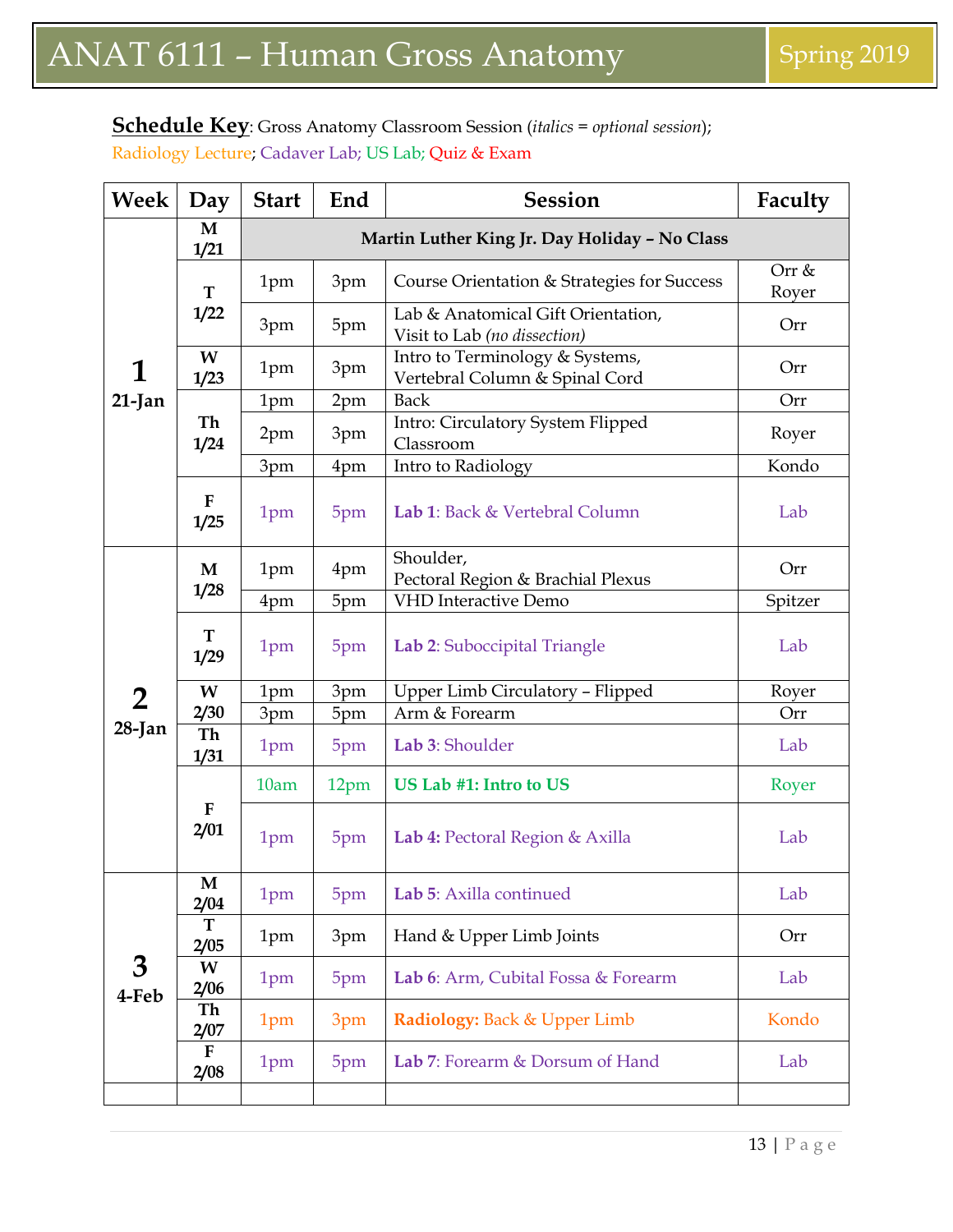|                | $\mathbf M$         |      |         |                                                              |                     |
|----------------|---------------------|------|---------|--------------------------------------------------------------|---------------------|
|                | 2/11                | 1pm  | 3pm     | US Lab #2: Back & Upper Limb                                 | Royer               |
|                |                     | 3pm  | 4pm     | <b>Find-It Friday</b>                                        | Orr                 |
| 4<br>11-Feb    | T<br>2/12           | 1pm  | 5pm     | Lab 8: Palm                                                  | Lab                 |
|                | W<br>2/13           | 1pm  | 2pm     | <b>Active Learning Review, Unit 1</b>                        | Std. Ed             |
|                | Th<br>2/14          | 1pm  | 5pm     | Lab 9: Finish Palm,<br><b>Upper Limb Joints (prosection)</b> | Lab                 |
|                |                     | 1pm  | 2pm     | <b>Find-It Friday</b>                                        | Orr                 |
|                | $\mathbf{F}$        | 2pm  | 3pm     | <b>Dissection Quiz 1</b>                                     | Lab                 |
|                | 2/15                | 3pm  | 5pm     | Lab Review (optional)                                        | Lab                 |
|                | $\mathbf M$<br>2/18 |      |         | President's Day Holiday - No Class                           |                     |
|                | T                   | 1pm  | 3:30 pm | <b>Unit I Written Exam</b>                                   | <b>Computer Lab</b> |
|                | 2/19                | 4pm  | 5pm     | <b>Unit I Lab Practical</b>                                  | Lab                 |
| 5<br>18-Feb    | W<br>2/20           | 1pm  | 2pm     | Introduction to Head & Neck: Skull &<br><b>Brain</b>         | Orr                 |
|                | Th                  | 1pm  | 2pm     | Face                                                         | Orr                 |
|                | 2/21                | 2pm  | 4pm     | Skull Osteology Demo: bring skull to class!                  | Orr                 |
|                | ${\bf F}$<br>2/22   | 1pm  | 5pm     | Lab 10: Face                                                 | Lab                 |
|                | $\mathbf M$         | 10am | 12pm    | Anterior & Posterior/Lateral Neck                            | Orr                 |
|                | 2/25                | 1pm  | 5pm     | Lab 11: Face cont., begin Anterior & Lateral<br><b>Neck</b>  | Lab                 |
|                | ${\bf T}$           | 1pm  | 3pm     | <b>Cranial Nerves Part I</b>                                 | Orr                 |
|                | 2/26                | 3pm  | 4pm     | Head & Neck Circulatory I - Flipped                          | Royer               |
| 6<br>$25$ -Feb | W<br>2/27           | 1pm  | 5pm     | Lab 12: Anterior & Lateral Neck Continued                    | Lab                 |
|                | Th<br>2/28          | 1pm  | 3pm     | <b>Cranial Nerves Part II</b>                                | Orr                 |
|                |                     | 10am | 11am    | <b>Cranial Nerves Part III</b>                               | Orr                 |
|                | F                   | 11am | 12pm    | Head & Neck Circulatory - Flipped II                         | Royer               |
|                | 3/01                | 1pm  | 5pm     | Lab 13: Finish Anterior & Lateral Neck                       | Lab                 |
|                | Mon<br>3/04         | 1pm  | 5pm     | Lab 14: Cranial Cavity & Brain                               | Lab                 |
|                |                     | 1pm  | 2pm     | Orbit & Eye                                                  | Std. Ed             |
|                | <b>Tues</b>         | 2pm  | 3pm     | Nasal Cavity & Ear                                           | Std. Ed             |
| 7              | 3/05                | 3pm  | 4pm     | <b>Cranial Autonomics</b>                                    | Orr                 |
| 4-Mar          | Wed<br>3/06         | 1pm  | 5pm     | Lab 16: Orbit                                                | Lab                 |
|                | <b>Thurs</b>        | 1pm  | 3pm     | Infratemporal Fossa, Oral Cavity                             | Orr                 |
|                | 3/07                | 3pm  | 4pm     | Head & Neck Circulatory III - Flipped                        | Royer               |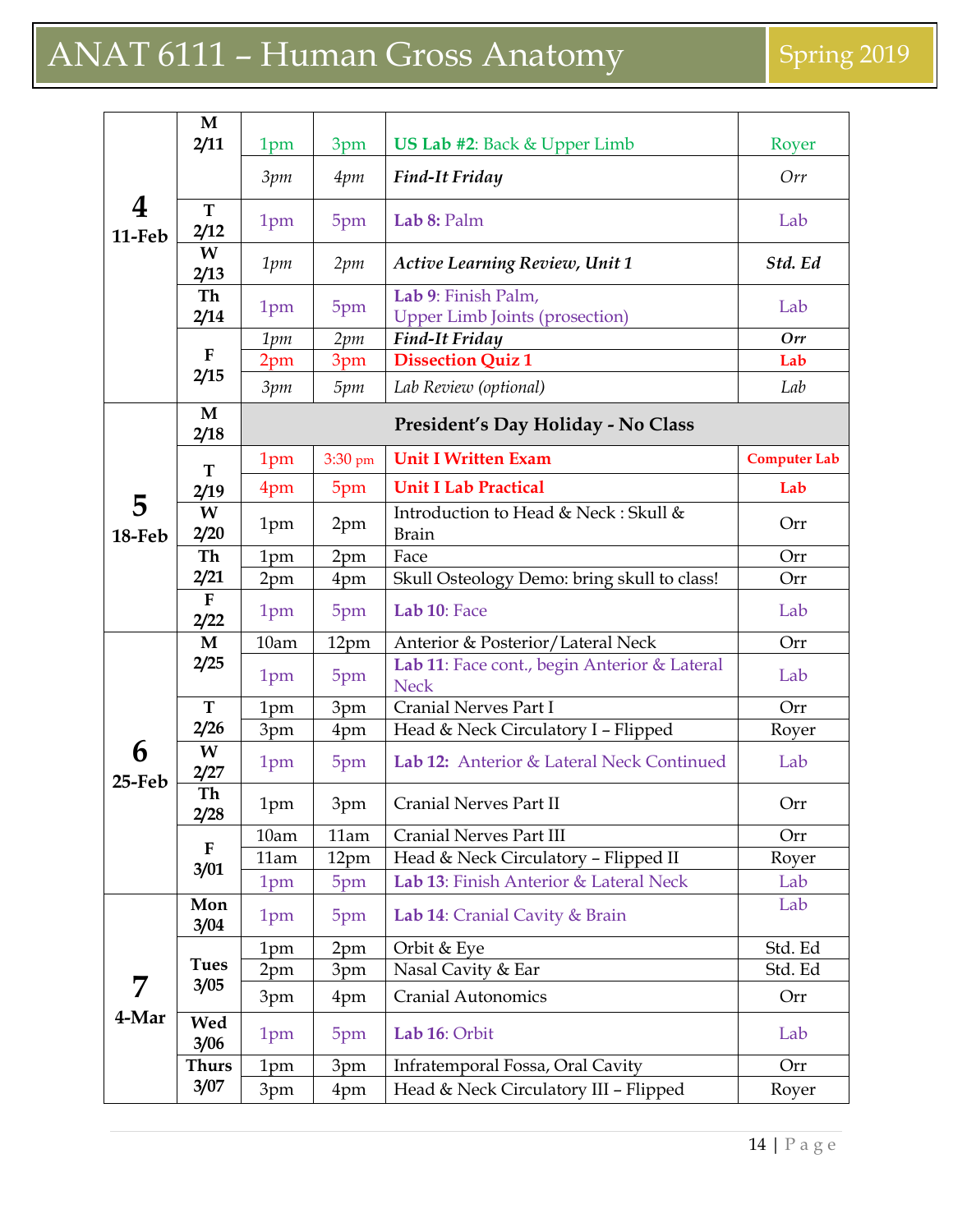|              |                      | 11am | 12pm       | <b>Find-It Friday</b>                                          | Orr             |
|--------------|----------------------|------|------------|----------------------------------------------------------------|-----------------|
|              | Fri<br>3/08          | 1pm  | 5pm        | Lab 15: Infratemporal Fossa                                    | Lab             |
| 3/11         | M                    | 10am | 12pm       | US Lab #3: Eye & Neck                                          | Royer           |
|              |                      | 1pm  | 5pm        | Lab 17: Nasal Cavity & Palate<br>(disarticulate & bisect head) | Lab             |
|              | T                    | 1pm  | 3pm        | Neck Viscera (Thyroid & Larynx, Pharynx)                       | Orr             |
| 8            | 3/12                 | 3pm  | 4pm        | <b>Active Learning Review, Unit 2</b>                          | Std. Ed.        |
| 11-Mar       | W<br>3/13            | 1pm  | 5pm        | Lab 18: Oral Cavity & Pharynx                                  | Lab             |
|              | Th<br>3/14           | 1pm  | 5pm        | Lab 19: Larynx & Deep Neck                                     | Lab             |
|              | ${\bf F}$<br>3/15    | 1pm  | 3pm        | <b>Radiology: Head &amp; Neck</b>                              | <b>Borges</b>   |
|              |                      | 3pm  | 4pm        | Find-It-Friday                                                 | Orr             |
| 9<br>18-Mar  |                      |      |            | No Class This Week - Spring Break                              |                 |
|              | M                    | 1pm  | 2pm        | <b>Unit II Dissection Quiz</b> (assigned time TBD)             | Lab             |
|              | 3/25                 | 2pm  | 4pm        | Lab Review (optional)                                          | Lab             |
|              | T                    | 1pm  | 3:30<br>pm | <b>Unit II Written Exam</b>                                    | Computer<br>Lab |
|              | 3/26                 | 4pm  | 5pm        | <b>Unit II Lab Practical</b>                                   | Lab             |
| 10<br>25-Mar | W<br>3/27            |      |            | No Class Today                                                 |                 |
|              | Th<br>3/28           | 1pm  | 3pm        | Thoracic Wall & Breast,<br>Lungs & Lower Respiratory Tract     | Goldberg        |
|              | ${\bf F}$<br>3/29    | 1pm  | 2pm        | Heart & Mediastinum                                            | Std. Ed.        |
|              |                      | 2pm  | 4pm        | Thorax Circulatory - Flipped                                   | Royer           |
|              | $\mathbf{M}$<br>4/01 | 1pm  | 5pm        | Lab 20: Ant Thoracic Wall & Lungs, Heart                       | Lab             |
|              | T<br>4/02            | 1pm  | 5pm        | Lab 21: Finish Heart, Superior & Posterior<br>Mediastinum      | 1pm             |
| 11           | W<br>4/03            | 1pm  | 2pm        | Abdominal Wall & Inguinal Canal                                | Std. Ed.        |
| $1-Apr$      |                      | 2pm  | 3pm        | Peritoneal Cavity & Abdominal Viscera I                        | Royer           |
|              | Th<br>4/04           | 1pm  | 3pm        | <b>US Lab #4:</b> Thorax (groups TBD)                          | Royer           |
|              | $\mathbf F$<br>4/05  | 1pm  | 2pm        | <b>Find-It Friday</b>                                          | Royer           |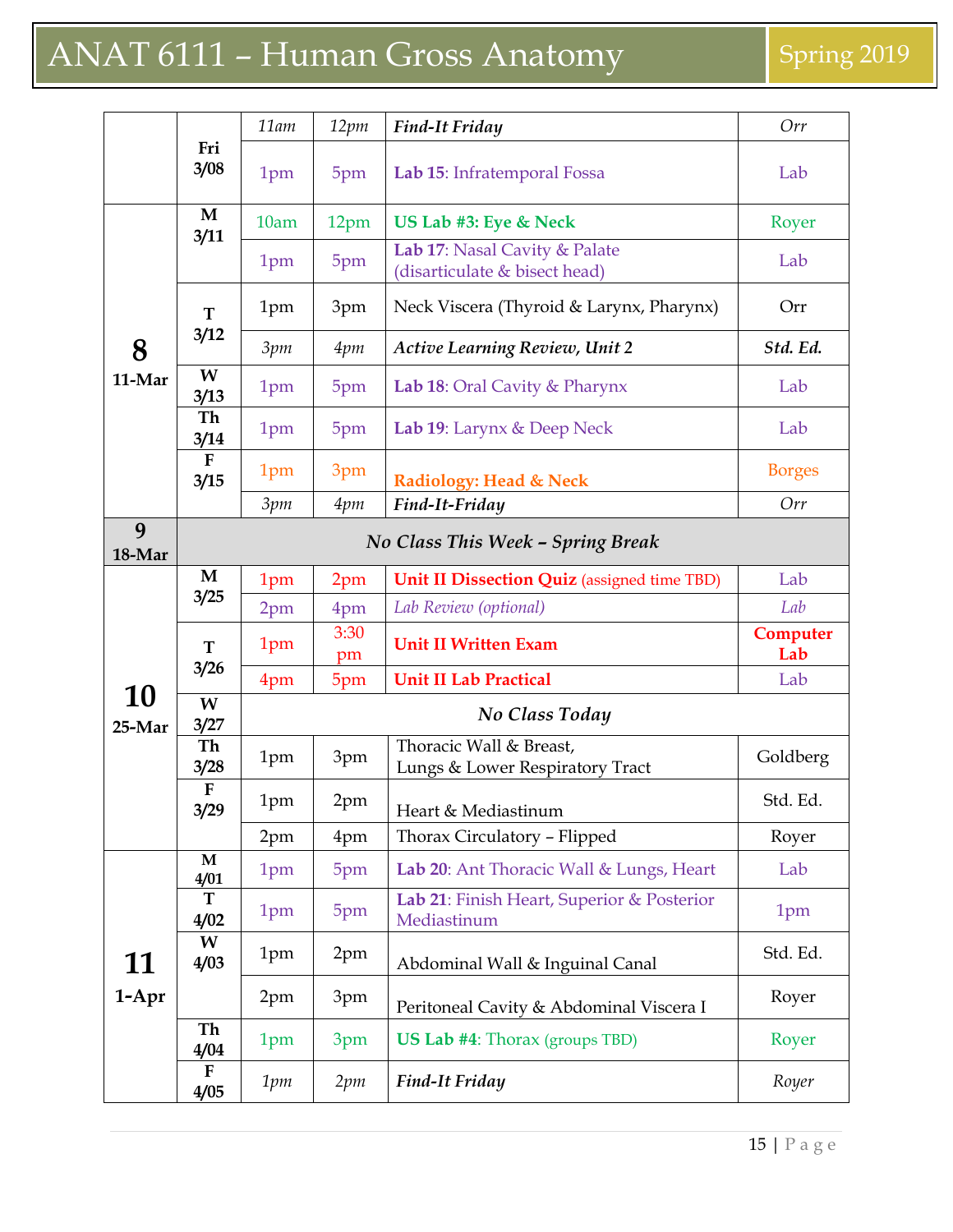|                | $\mathbf M$<br>4/08  | 1pm   | 3pm    | Peritoneal Cavity & Abdominal Viscera II,<br>Diaphragm & Posterior Abdomen | Royer<br>Goldberg |
|----------------|----------------------|-------|--------|----------------------------------------------------------------------------|-------------------|
|                | T<br>4/9             | 1pm   | 3pm    | Autonomic Nervous System &<br><b>Lumbosacral Plexus</b>                    | Royer             |
| <b>12</b>      | W<br>4/10            | 1pm   | 5pm    | Lab 22: Anterior Abdominal Wall &<br><b>Inguinal Canal (not testes)</b>    | Lab               |
| 8-Apr          | Th                   | 1pm   | 3pm    | Lab 24: Abdominal Cavity (in situ demo)                                    | Lab               |
|                | 4/11                 | 3pm   | 5pm    | Abdomen Circulatory - Flipped                                              | Royer             |
|                | $\mathbf{F}$         | 11am  | 12pm   | Find-It-Friday                                                             | Royer             |
|                | 4/12                 | 1pm   | 5pm    | Lab 24: Abdominal Cavity                                                   | Lab               |
|                | M                    | 10am  | 12pm   | US Lab #5: Abdomen                                                         | Royer             |
|                | 4/15                 | 1pm   | 5pm    | Lab 25: Finish Abdominal Cavity                                            | Lab               |
|                | T<br>4/16            | 1pm   | 5pm    | Lab 26: Posterior Abdominal Wall &<br>Kidney                               | Lab               |
|                |                      | 1pm   | 3pm    | Radiology: Thorax & Abdomen                                                | Kondo             |
| <b>13</b>      | W<br>4/17            | 3pm   | 4pm    | <b>Unit III Dissection Quiz</b>                                            | Lab               |
| $15-Apr$       |                      | 4pm   | 5pm    | Lab Review (optional)                                                      | Lab               |
|                | Th                   | 1pm   | 2pm    | <b>Active Learning Review, Unit 3</b>                                      | Std. Ed.          |
|                | 4/18                 | 3:30p | 5:30p  | <b>Donor Memorial Ceremony (required)</b>                                  |                   |
|                |                      |       |        |                                                                            |                   |
|                | $\mathbf{F}$<br>4/19 | 1pm   | 3:30pm | <b>Unit III Written Exam</b>                                               | Computer<br>Lab   |
|                |                      | 4pm   | 5pm    | <b>Unit III Lab Practical</b>                                              | Lab               |
|                | $\mathbf{M}$<br>4/22 | 3pm   | 5pm    | Gluteal Region & Thigh                                                     | Orr               |
|                | $\mathbf T$          | 1pm   | 2pm    | Lower Limb Circulatory - Flipped                                           | Royer             |
|                | 4/23                 | 2pm   | 3pm    | Leg                                                                        | Orr               |
| 14<br>$22-Apr$ | W<br>4/24            | 1pm   | 5pm    | Lab 27: Anterior & Medial Thigh                                            | Lab               |
|                | Th<br>4/25           | 1pm   | 3pm    | Foot, Lower Limb Joints                                                    | Orr               |
|                | $\mathbf{F}$<br>4/26 | 1pm   | 5pm    | Lab 28: Gluteal Region & Posterior Thigh                                   | Lab               |
|                | M<br>4/29            | 1pm   | 5pm    | Lab 29: Popliteal Fossa & Leg, begin foot                                  | Lab               |
| 15             | T<br>4/30            | 1pm   | 5pm    | Lab 30: Sole of Foot, Lower Limb Joints                                    | Lab               |
| $29$ -Apr      | W<br>5/01            | 1pm   | 3pm    | Pelvis & Perineum                                                          | Royer             |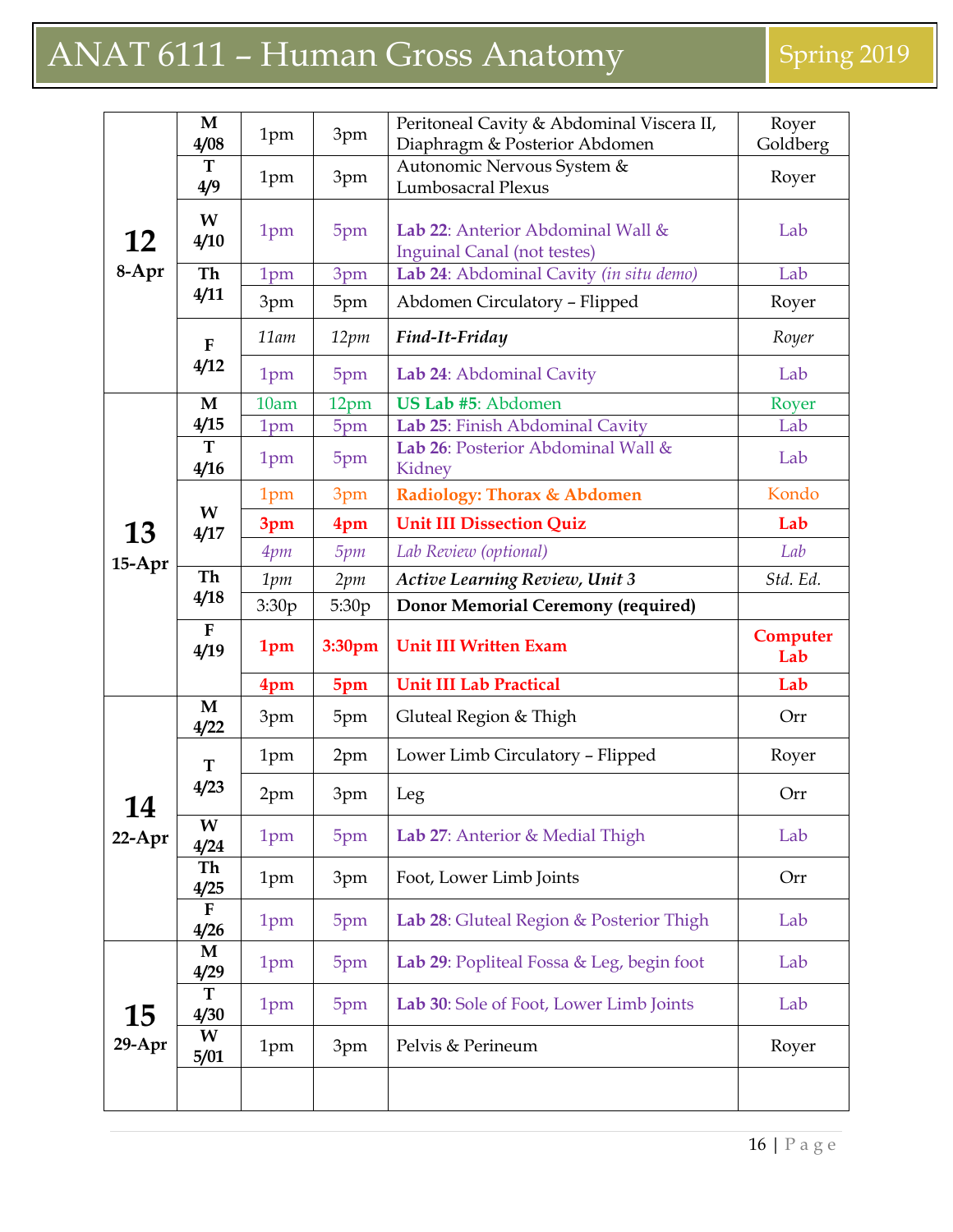|          | Th<br>5/02        | 1pm  | 2pm    | Lumbosacral Plexus Revisited                          | Royer           |
|----------|-------------------|------|--------|-------------------------------------------------------|-----------------|
|          |                   | 2pm  | 3pm    | Pelvis Circulatory - Flipped                          | Royer           |
|          | $\mathbf F$       | 1pm  | 3pm    | Radiology: Pelvis & Lower Limb                        | Kondo           |
|          | 5/03              | 3pm  | 4pm    | Find-It Friday (lower limb)                           | Royer           |
|          |                   | 10am | 12pm   | <b>US Lab #6: Pelvis &amp; Lower Limb</b>             | Royer           |
|          | M<br>5/06         | 1pm  | 5pm    | Lab 31: Ischioanal Fossa, Perineum (+<br>testes)      | Lab             |
|          | T<br>5/07         | 1pm  | 5pm    | Lab 32: finish Perineum, Pelvis<br>Hemisection        | Lab             |
| 16       | W<br>5/08         | 1pm  | 2pm    | <b>Active Learning Review, Unit 4</b>                 | Std. Ed.        |
| 6-May    | <b>Th</b><br>5/09 | 1pm  | 5pm    | Lab 33: finish Pelvis                                 | Lab             |
|          |                   | 1pm  | 2pm    | Find-It-Friday (pelvis)                               | Royer           |
|          | ${\bf F}$<br>5/10 | 1pm  | 2pm    | <b>Unit IV Dissection Quiz</b> (assigned time<br>TBD) | Lab             |
|          |                   | 2pm  | 4pm    | Lab Review (optional)                                 | Lab             |
|          |                   |      |        |                                                       |                 |
| 17       | M                 | 1pm  | 3:30pm | <b>Unit IV Written Exam</b>                           | Computer<br>Lab |
| $13-May$ | 5/13              | 4pm  | 5pm    | <b>Unit IV Lab Practical</b>                          | Lab             |